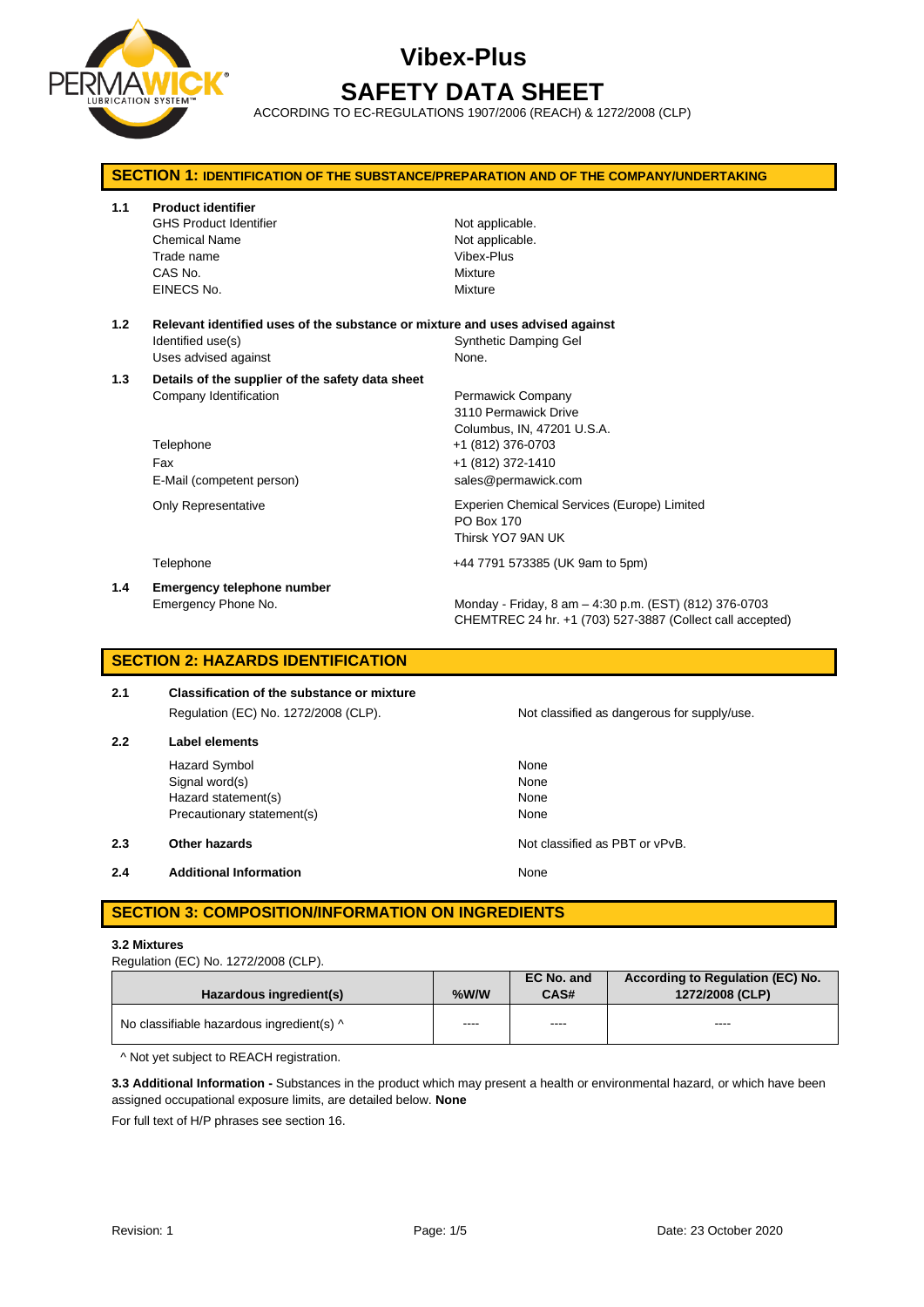

## **SECTION 4: FIRST AID MEASURES**



| 4.1 | Description of first aid measures                                             |                                                                                            |
|-----|-------------------------------------------------------------------------------|--------------------------------------------------------------------------------------------|
|     | Inhalation                                                                    | Unlikely to be required but if necessary treat symptomatically.                            |
|     | <b>Skin Contact</b>                                                           | Wash affected skin with soap and water.                                                    |
|     | Eye Contact                                                                   | Eyes should be washed with plenty of water. If symptoms occur<br>obtain medical attention. |
|     | Ingestion                                                                     | Unlikely to be required but if necessary treat symptomatically.                            |
| 4.2 | Most important symptoms and effects, both<br>acute and delayed                | None                                                                                       |
| 4.3 | Indication of the immediate medical attention<br>and special treatment needed | None                                                                                       |
|     |                                                                               |                                                                                            |

## **SECTION 5: FIRE-FIGHTING MEASURES**

**5.1 Extinguishing media** -Suitable Extinguishing Media Extinguish with waterspray, dry chemical, sand or carbon dioxide. -Unsuitable Extinguishing Media None anticipated. **5.2 Special hazards arising from the substance or mixture**

This product may give rise to hazardous fumes in a fire.

**5.3 Advice for fire-fighters A self** contained breathing apparatus and suitable protective clothing should be worn in fire conditions.

## **SECTION 6: ACCIDENTAL RELEASE MEASURES**

| 6.1 | Personal precautions, protective equipment<br>and emergency procedures | Avoid skin contact. Avoid contact with eyes.                                                                                                       |
|-----|------------------------------------------------------------------------|----------------------------------------------------------------------------------------------------------------------------------------------------|
| 6.2 | <b>Environmental precautions</b>                                       | Use appropriate container to avoid environmental contamination.                                                                                    |
| 6.3 | Methods and material for containment and<br>cleaning up                | Contain and cover spilled substance with dry sand or earth or<br>other suitable dry material. Transfer to a container for disposal or<br>recovery. |
| 6.4 | Reference to other sections                                            | None                                                                                                                                               |
| 6.5 | <b>Additional Information</b>                                          | None.                                                                                                                                              |

## **SECTION 7: HANDLING AND STORAGE**

**7.1 Precautions for safe handling Avoid skin contact. Avoid contact with eyes. 7.2 Conditions for safe storage, including any incompatibilities** -Storage Temperature **Store at room temperature.** 

-Incompatible materials **Strong oxidising agents**.

**7.3 Specific end use(s) Synthetic Damping Gel Synthetic Damping Gel** 

## **SECTION 8: EXPOSURE CONTROLS/PERSONAL PROTECTION**

- **8.1 Control parameters**
- **8.1.1 Occupational Exposure Limits**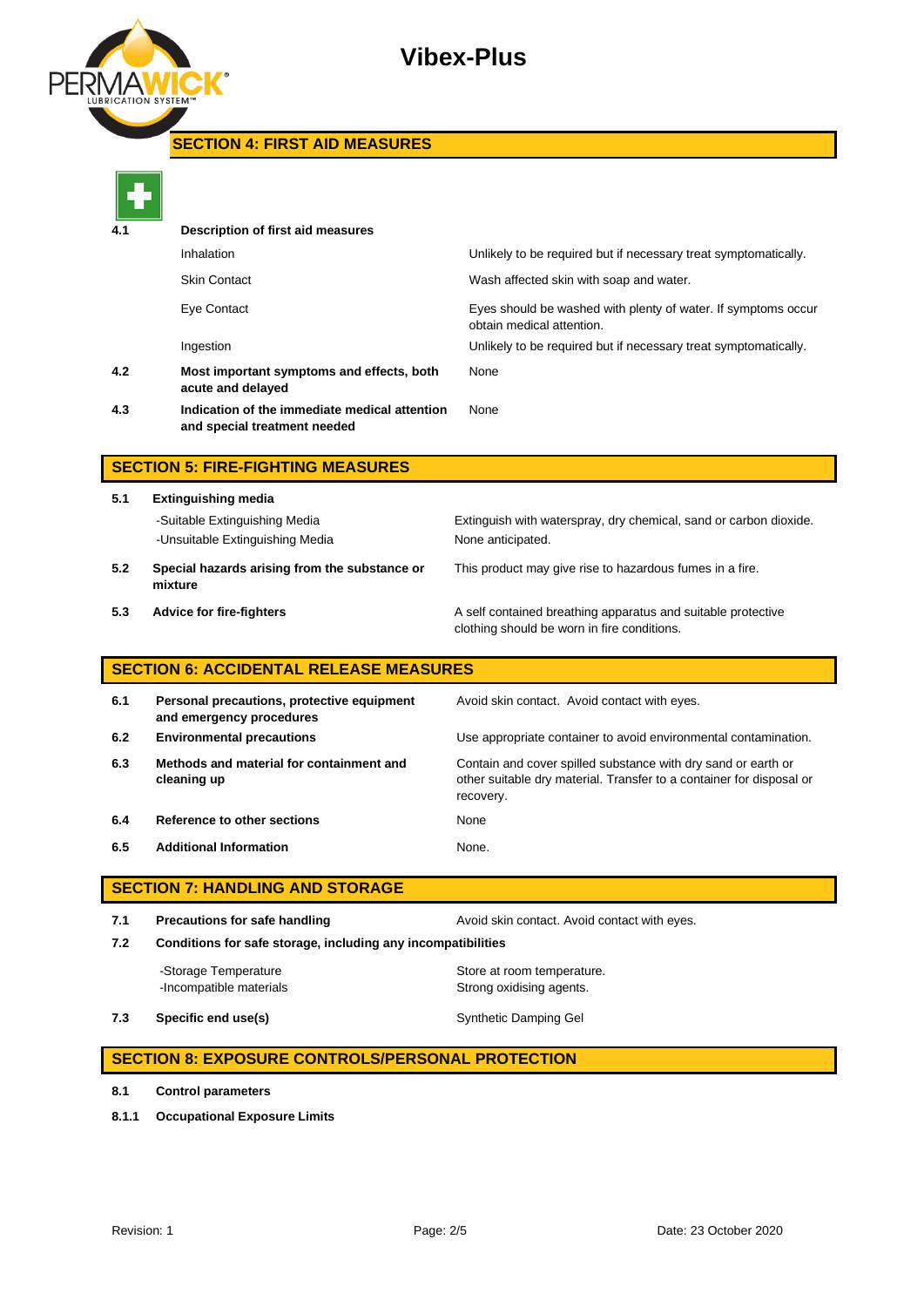## **Vibex-Plus**



|                  |                                          |                   | LTEL (8 hr  | LTEL (8 hr                    | <b>STEL</b>        | <b>STEL</b>          |       |
|------------------|------------------------------------------|-------------------|-------------|-------------------------------|--------------------|----------------------|-------|
|                  | <b>SUBSTANCE.</b>                        | <b>CAS No.</b>    | TWA ppm)    | TWA mg/m <sup>3</sup> )       | (ppm)              | (mg/m <sup>3</sup> ) | Note: |
|                  | None known                               | -----             | -----       | -----                         | -----              | -----                | ----- |
|                  |                                          |                   |             |                               |                    |                      |       |
| Limit value type |                                          |                   |             |                               |                    |                      |       |
|                  | (country of origin)                      | <b>SUBSTANCE.</b> | CAS No.     | <b>Biological limit value</b> |                    | Note:                |       |
|                  | None known                               | -----             | $- - - - -$ | -----                         |                    | -----                |       |
| 8.1.2            | Recommended monitoring method            |                   |             | Not available                 |                    |                      |       |
| 8.2              | <b>Exposure controls</b>                 |                   |             |                               |                    |                      |       |
| 8.2.1            | Appropriate engineering controls         |                   |             | Not normally required.        |                    |                      |       |
| 8.2.2            | Personal protection equipment            |                   |             |                               |                    |                      |       |
|                  | Eye/face protection                      |                   |             |                               | Safety spectacles. |                      |       |
|                  |                                          |                   |             |                               |                    |                      |       |
|                  | Skin protection (Hand protection/ Other) |                   |             | Not normally required.        |                    |                      |       |
|                  |                                          |                   |             |                               |                    |                      |       |
|                  | Respiratory protection                   |                   |             | Not normally required.        |                    |                      |       |
|                  |                                          |                   |             |                               |                    |                      |       |
|                  | Thermal hazards                          |                   |             | Not normally required.        |                    |                      |       |
| 8.2.3            | <b>Environmental Exposure Controls</b>   |                   |             | Not normally required.        |                    |                      |       |

## **SECTION 9: PHYSICAL AND CHEMICAL PROPERTIES**

#### **9.1 Information on basic physical and chemical properties**

|     | Appearance                               | Viscous Gel                             |
|-----|------------------------------------------|-----------------------------------------|
|     | Colour                                   | Gray and Contains: Red Polymer Granules |
|     | Odour                                    | Slight - Petroleum                      |
|     | Odour Threshold (ppm)                    | Not available.                          |
|     | pH (Value)                               | Not applicable.                         |
|     | Melting Point (°C) / Freezing Point (°C) | Not available.                          |
|     | Boiling point/boiling range (°C):        | Not available.                          |
|     | Flash Point (°C)                         | 280 [Clevland Open cup]                 |
|     | Evaporation rate                         | Not available.                          |
|     | Flammability (solid, gas)                | Not available.                          |
|     | Explosive limit ranges.                  | Not available.                          |
|     | Vapour Pressure (mm Hg)                  | Not available.                          |
|     | Vapour Density (Air=1)                   | Not available.                          |
|     | Density (g/ml)                           | 1.49 (Water = 1)                        |
|     | Solubility (Water)                       | Negligible.                             |
|     | Solubility (Other)                       | Not available.                          |
|     | Partition Coefficient (n-Octanol/water)  | Not available.                          |
|     | Auto Ignition Temperature (°C)           | Not available.                          |
|     | Decomposition Temperature (°C)           | Not available.                          |
|     | Brookfield Viscosity (20°C)              | 475,000 cSt                             |
|     | Explosive properties                     | Not available.                          |
|     | Oxidising properties                     | Not available.                          |
| 9.2 | <b>Other information</b>                 | Not available.                          |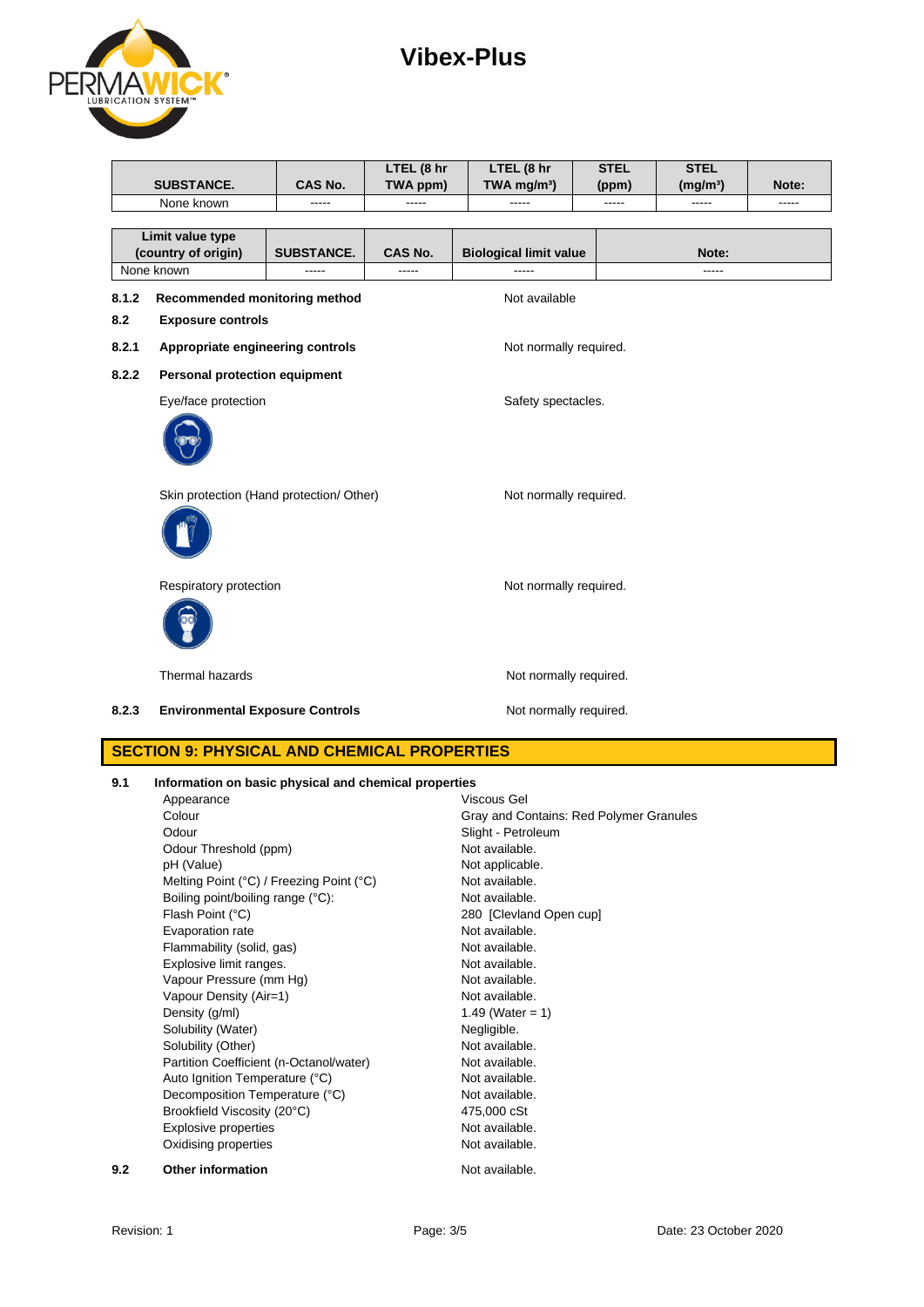

## **Vibex-Plus**

#### **SECTION 10: STABILITY AND REACTIVITY**

- **10.1 Reactivity** Reactivity **Reactivity** Stable under normal conditions.
- **10.2 Chemical stability** Stable.
- **10.3 Possibility of hazardous reactions** None anticipated.
- **10.4 Conditions to avoid** None
- **10.5 Incompatible materials** Oxidizers
- 

**11.1 Information on toxicological effects**

#### **SECTION 11: TOXICOLOGICAL INFORMATION**

| 11.1.1 Substances<br>Not applicable                  |                                                           |
|------------------------------------------------------|-----------------------------------------------------------|
| 11.1.2 Mixtures - By analogy with similar materials: |                                                           |
| Acute toxicity                                       | Not to be expected.                                       |
| Skin corrosion/irritation                            | Unlikely to cause skin irritation.                        |
| Serious eye damage/irritation                        | Unlikely to cause eye irritation.                         |
| Respiratory or skin sensitization                    | Not to be expected.                                       |
| Germ cell mutagenicity                               | Not to be expected.                                       |
| Carcinogenicity                                      | Not to be expected.                                       |
| Reproductive toxicity                                | Not to be expected.                                       |
| STOT - single exposure                               | Not to be expected.                                       |
| STOT - repeated exposure                             | Not to be expected.                                       |
| Aspiration hazard                                    | Not to be expected.                                       |
| 11.1.3 Substances in preparations / mixtures         | Not applicable - No classifiable hazardous ingredient(s). |
| Acute toxicity                                       | Not applicable                                            |
| Skin corrosion/irritation                            | Not applicable                                            |
| Serious eye damage/irritation                        | Not applicable                                            |
| Respiratory or skin sensitization                    | Not applicable                                            |
| Germ cell mutagenicity                               | Not applicable                                            |
| Carcinogenicity                                      | Not applicable                                            |
| Reproductive toxicity                                | Not applicable                                            |
| STOT - single exposure                               | Not applicable                                            |
| STOT - repeated exposure                             | Not applicable                                            |
| Aspiration hazard                                    | Not applicable                                            |

#### **11.2 Other information** None known.

#### **SECTION 12: ECOLOGICAL INFORMATION**

#### **12.1 Toxicity**

**Substances in preparations / mixtures** Not applicable - No classifiable hazardous ingredient(s).

- **12.2 Persistence and degradability** Not readily biodegradable.
- 
- 
- **12.5 Results of PBT and vPvB assessment** Not classified as PBT or vPvB.
- **12.6 Other adverse effects None known.**

**12.3 Bioaccumulative potential** The substance has low potential for bioaccumulation. **12.4 Mobility in soil** The product has low mobility in soil.

#### **SECTION 13: DISPOSAL CONSIDERATIONS**

**13.1 Waste treatment methods Disposal should be in accordance with local, state or national** legislation.Consult an accredited waste disposal contractor or the local authority for advice.

**13.2 Additional Information None known.** 

#### **SECTION 14: TRANSPORT INFORMATION**

**Land transport (ADR/RID)**

**Sea transport (IMDG)**

**Air transport (ICAO/IATA)**

**10.6 Hazardous Decomposition Product(s)** Carbon monoxide, Carbon dioxide, Nitrogen, phosphorous oxides